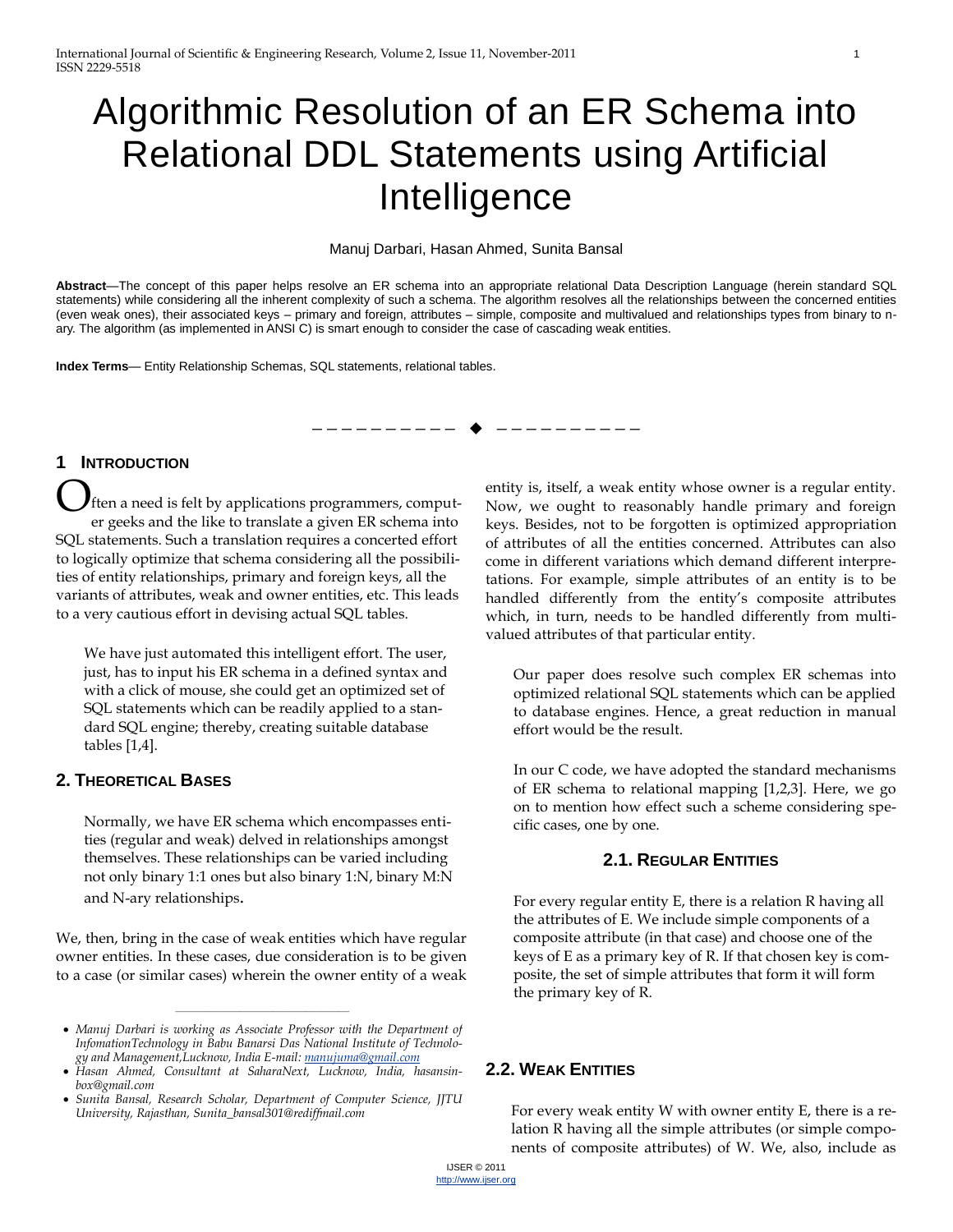foreign key attribute(s), the primary key attribute(s) of the relation that corresponds to the owner entity type. This helps the identifying relationship type of W. Herein, the primary key of R would be the combination of the primary key(s) of owner entity(-ies) and the partial key of W, if any. Here, our code also considers the case of that weak entity whose owner entity is also a weak entity and, in turn, whose owner entity is a regular entity. Our algorithm can handle such a cascading to a good number of weak entity levels. In such cases, the naming and generation of primary key(s) of resultant relations of those weak entities is intelligently handled by our code.

## **2.3. BINARY RELATIONSHIP**

For mapping binary 1:1 relationship, the most optimizing method is to go through foreign key approach, which is employed by us. We, first, identify the two relations S and T participating in relationship R. We choose that entity in the role of S which totally participates in R. And in S, we include as a foreign key, the primary key of T. Also, we include all the simple attributes (or simple components of composite attributes) of 1:1 relationship R as attributes of S.

For each regular binary 1:N relationship R, we identify the relation S that is the participating entity on the N side of R. Here, we include as foreign key in S, the primary key of relation T (which is the relation representing the other entity of R). Also, we include all the simple attributes (or simple components of composite attributes) of 1:N relationship R as attributes of S.

For the case of binary M:N relationship R, we create a new relationship S to represent R while including as foreign key attributes in S all the primary keys of the relations that represent the participating entity types as their combination will form the primary key of S. Apart from this, we include any/all simple attributes of the M:N relationship (or simple components of composite attributes) as attributes of S.

#### **2.3. MULTI VALUED ATTRIBUTE**

For every multi-valued attribute A, we create a new relation R which includes an attribute corresponding to A, with the primary key attribute P as a foreign key in R, of the relation that represents the entity type that has A as an attribute. In such a case, the primary key of R would be the combination of A and P. Of course, if the multi-valued attribute tends to be composite, we include all its simple components.

#### **2.3. N-ARRAY RELATIONSHIP**

For every n-ary relationship R (n>2), we create a new relation S to represent R while including the foreign key attributes in S, the primary keys of the relations that represent the participating entity types. Here again, we include simple attributes of the n-ary relationship type (or simple components of composite attributes) as attributes of S. The primary key of S is usually a combination of all the foreign keys that reference the relations representing the participating entity types. But, we do maintain an exception here. If the cardinality constraints on any of the entity types K participating in R is 1, then the primary key of S should not include the foreign key attribute that references the relation K' corresponding to K.

## **3. ALGORITHMIC IMPLEMENTATION**

The algorithm is implemented in ANSI C. The algorithm deals with the ER schema complexities in the order: regular entities, weak entities, binary relationships, multi-valued attributes and n-ary relationships, respectively. The actual code can be requested from the authors' email contacts.

The algorithm is smart enough to rename and/or automatically generate new table names, attribute names, keys, etc. Also, the algorithm picks up other important characteristics of attributes such as it being null (or not null) and being unique (or not unique).

The algorithm extensively uses linked lists as data structures. On the other hand, it does use file handling in C. The use of counters and accumulators is, also, quite common.

As for demonstrability purpose in the example quoted, only 'int' and 'varchar' types of attributes (of varying sizes/spaces) have been taken. However, the code is scalable to other data types as well.

The constraints are as follows. The input file has to be strongly typed as the parser moves through character by character. Composite attributes have to be given as simple components of the parent attribute. As per current implementation, the attribute has seven fields: attribute name, data type, whether null, whether unique, whether a part of primary key, whether default, whether multi-valued. The only assumption in the input file is, at least, one output file.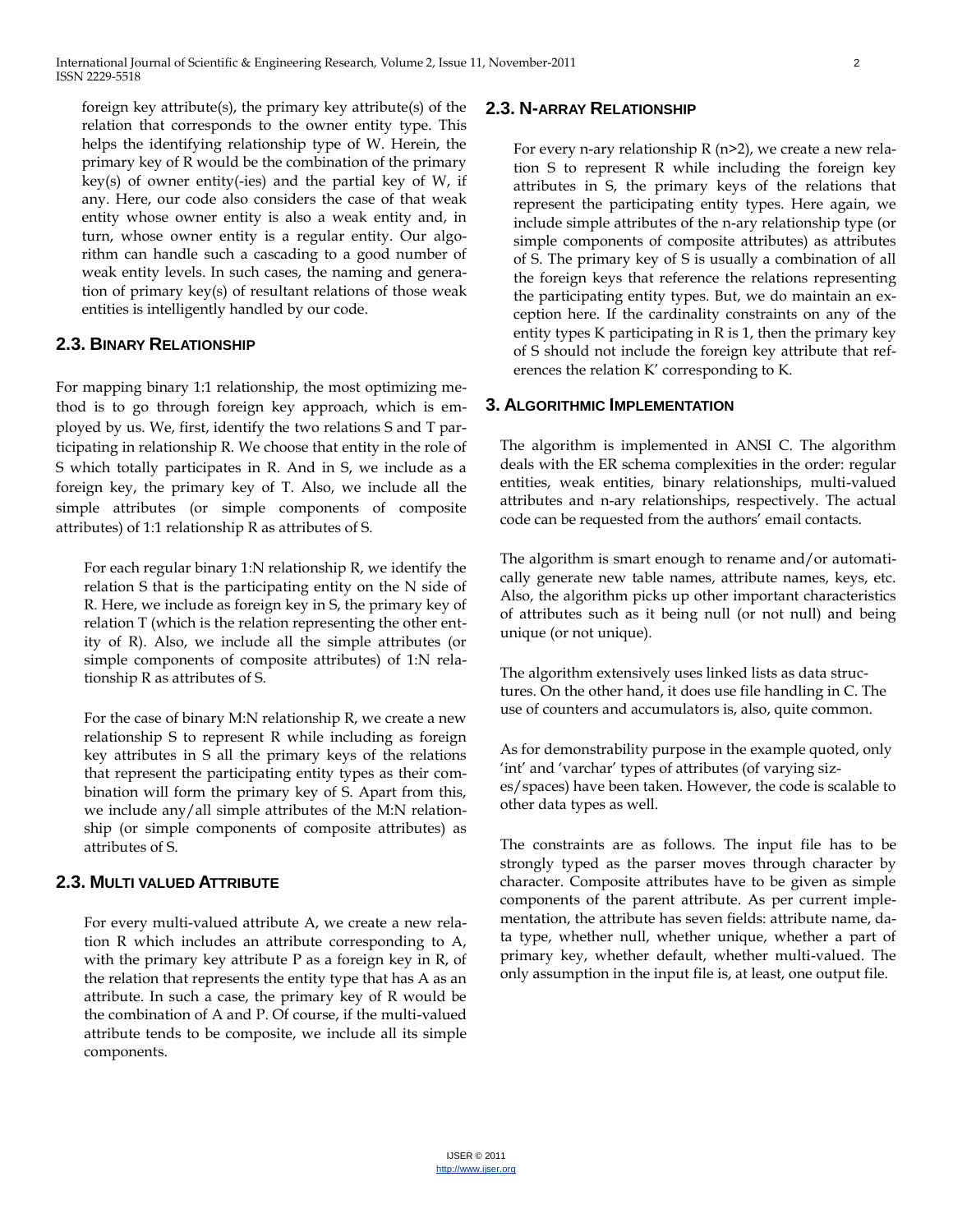| # include <stdio.h></stdio.h>                                                                                                  |                                                             | The sample file is depicted in figure 3 as:                                                                                                      |
|--------------------------------------------------------------------------------------------------------------------------------|-------------------------------------------------------------|--------------------------------------------------------------------------------------------------------------------------------------------------|
| # include <stdlib.h></stdlib.h>                                                                                                |                                                             |                                                                                                                                                  |
| # define NULL 0                                                                                                                |                                                             | Student S (   Roll_No : INT ( 3 ) : 1 : 1 : 1 : 0 : 0 :\$ Name : VARCHAR ( 20 ) : 1 : 0 : 0 : 0 : 1<br>:\$ No_of_Electives: INT(1):1:0:0:0:1:&); |
|                                                                                                                                |                                                             | Department S (   Department_name : VARCHAR (20) : 1 : 1 : 0 : 0 : 0 :\$   Department_ID : INT ( 4 ) : 1 : 1 :<br>$1:0:0:8$ .);                   |
| struct attribute_linked_list<br>$\{$                                                                                           |                                                             | Employee S (   Employee_name : VARCHAR (20) : $1:1:0:0:0:5$   Employee_ID : INT (4) : $1:1:1:0:$<br>$0:8.$ ) ;                                   |
|                                                                                                                                |                                                             | Course S (   Course_ID : VARCHAR ( 6 ) : 1 : 1 : 1 : 0 : 0 :\$   Course_name : VARCHAR ( 20 ) : 1 : 0 : 0 : 0 : 1<br>$:8)$ ;                     |
|                                                                                                                                | char attribute_name[50] ;// this shall be attribute name    | Project W (   Project_ID : INT ( 3 ) : 1 : 1 : 1 : 0 : 0 :& ) ;                                                                                  |
|                                                                                                                                | char data_type[25] ;// INT or VARCHAR etc                   | Other S ( Other_ID: INT (3): 1:1:1:0:0:\$ Other_name: VARCHAR (20): 1:1:0:0:0:8);                                                                |
|                                                                                                                                | int not_null ;// if 1, then it is NOT NULL                  | (&: 0 : 0 : 0 : 1 : 1 : 0 : 4 ) Another_ID : INT ( 3 ) : 1 : 1 : 1 : 0 : 0 : \$  Another_name : VARCHAR ( 20 ) : 1 : 1 : 0 : 0 : 8               |
|                                                                                                                                | int unique ;// if 1, then UNIQUE                            | Strong S (   Strong_ID : INT ( 3 ) : 1 : 1 : 1 : 0 : 0 : & ) ;                                                                                   |
|                                                                                                                                | int w_primary_key ;//if 1, then participates in primary key | Strong2 S (   Strong2_ID : INT ( 3 ) : 1 : 1 : 1 : 0 : 0 : & ) ;                                                                                 |
|                                                                                                                                | int def ;// if 1, then DEFAULT                              | Binary_M_is_to_N M (   Relationship_attribute : VARCHAR (20) : 1 : 1 : 0 : 0 : 0 : & ) ;                                                         |
|                                                                                                                                | int mulv ;// check whether attribute is multivalued         | Binary_M_is_to_N_second M (   Dummy : VARCHAR (20) : 1 : 1 : 0 : 0 : 0 : & ) ;                                                                   |
|                                                                                                                                | struct attribute_linked_list *next ;// pointer to next node | N_ary N (   Dummy : VARCHAR ( 20 ) : 1 : 1 : 0 : 0 : 0 : & ) ;                                                                                   |
| $\}$ ;                                                                                                                         |                                                             | N_ary2 N (   Date : DATE : 1 : 1 : 0 : 0 : 0 : 8 ) ;                                                                                             |
| typedef struct attribute_linked_list attnode ; /* attnode type defined */                                                      |                                                             | Relation B (   Relation_ID : INT (3) : 1 : 1 : 0 : 0 : 0 : 8 ) ;                                                                                 |
|                                                                                                                                |                                                             | Faculty W (   Name : VARCHAR (20) : 1 : 1 : 1 : 0 : 0 : &#) ;                                                                                    |
|                                                                                                                                |                                                             | Weak_entities_present                                                                                                                            |
| struct foreign_key_list                                                                                                        |                                                             | Project Department X;                                                                                                                            |
| $\{$                                                                                                                           |                                                             | Faculty Student Course X @;                                                                                                                      |
|                                                                                                                                | char attname[100] ;// foreign key attribute                 | Binary_non_miston_relationships_present                                                                                                          |
|                                                                                                                                | char tabatt[100] ;//refernced table                         | Strong Relation Strong;                                                                                                                          |
|                                                                                                                                | char refatt[100] ;// referenced attribute                   | Strong2 O Another ~;                                                                                                                             |
|                                                                                                                                | struct foreign_key_list *next ;//pointer to the next node   | General_binary_present                                                                                                                           |
| $\}$ ;                                                                                                                         |                                                             |                                                                                                                                                  |
|                                                                                                                                |                                                             | Binary_M_is_to_N_second Student Strong2 X;                                                                                                       |
| Figure 1. Some macros and linked list definitions.                                                                             |                                                             | Binary_M_is_to_N Student Strong $X @$ ;                                                                                                          |
|                                                                                                                                |                                                             | N-ary_relations_present                                                                                                                          |
| The snapshot of parts of algorithm code is given in figures 1<br>and 2. The sample file is depicted as figure 3 while figure 4 |                                                             | N_ary2 1Faculty Another Student X;                                                                                                               |
| depicts the resultant output file.                                                                                             |                                                             | N ary Strong 1Student 1Employee Course X @;                                                                                                      |

main ()

 $\mathbf{f}$ 

FILE \*fpread, \*fpwrite; // fpread is a pointer for reading an input file // fpwrite is a pointer in which final SQL queries shall be written char c, \* filename, tempfilename[25]; int tabnodeflag =  $1$ ;

The snapshot of parts of algorithm code is given in figures 1 and 2. The sample file is depicted as figure 3 while figure 4 depicts the resultant output file.

# Figure 2 : Start of the main Function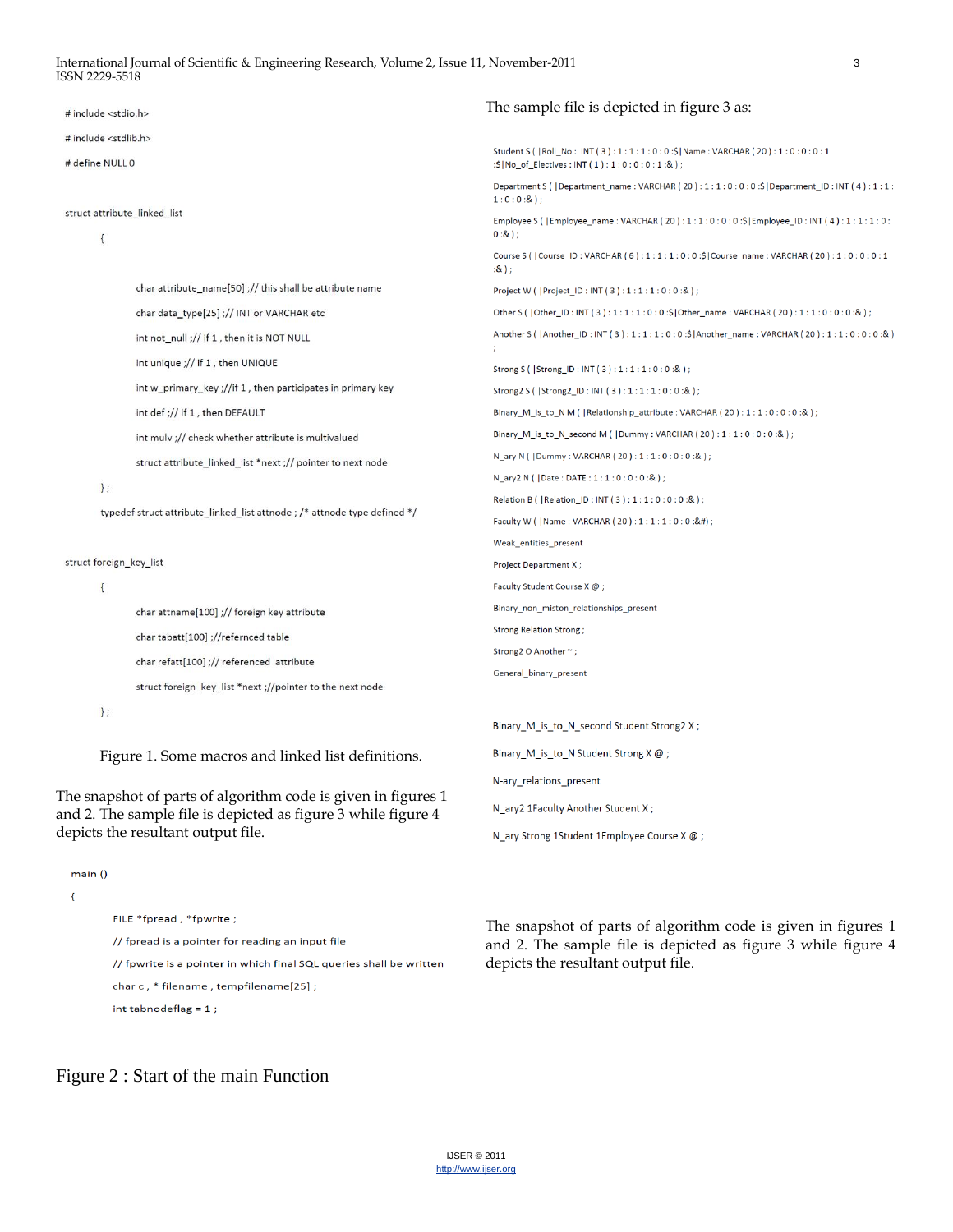#### International Journal of Scientific & Engineering Research, Volume 2, Issue 11, November-2011 4 ISSN 2229-5518

**CREATE TABLE Student (** Another name VARCHAR (20) NOT NULL UNIQUE, Roll No INT (3) NOT NULL UNIQUE, PRIMARY KEY (Another\_ID) ) ; PRIMARY KEY (Roll\_No)); **CREATE TABLE Strong** ( **CREATE TABLE Department (** Super\_Strong\_ID INT (3) NOT NULL UNIQUE, Department\_name VARCHAR (20) NOT NULL UNIQUE, Relation\_ID INT (3) NOT NULL UNIQUE, Department\_ID INT (4) NOT NULL UNIQUE, Strong\_ID INT (3) NOT NULL UNIQUE, PRIMARY KEY (Department\_ID)); PRIMARY KEY (Strong\_ID) , FOREIGN KEY (Super\_Strong\_ID) REFERENCES Strong (Strong\_ID) ); Further extension of the output gives the result as: CREATE TABLE Strong2 ( Another\_ID INT (3) NOT NULL UNIQUE, **CREATE TABLE Employee** ( Strong2\_ID INT (3) NOT NULL UNIQUE, Employee\_name VARCHAR (20) NOT NULL UNIQUE, PRIMARY KEY (Strong2\_ID) Employee\_ID INT (4) NOT NULL UNIQUE, PRIMARY KEY (Employee\_ID)); , FOREIGN KEY (Another\_ID) REFERENCES Another (Another\_ID) ); CREATE TABLE Course ( CREATE TABLE Binary\_M\_is\_to\_N ( Strong\_ID INT (3) NOT NULL UNIQUE, Course ID VARCHAR (6) NOT NULL UNIQUE, PRIMARY KEY ( Course ID ) ) ; Roll\_No INT (3) NOT NULL UNIQUE, **CREATE TABLE Project** ( Relationship\_attribute VARCHAR (20) NOT NULL UNIQUE, Department\_ID INT (4) NOT NULL UNIQUE, PRIMARY KEY (Roll\_No, Strong\_ID) Project\_ID INT (3) NOT NULL UNIQUE, , FOREIGN KEY (Roll\_No) REFERENCES Student (Roll\_No) PRIMARY KEY ( Project\_ID , Department\_ID ) , FOREIGN KEY (Strong\_ID) REFERENCES Strong (Strong\_ID) ) ; , FOREIGN KEY (Department\_ID) REFERENCES Department (Department\_ID) ); CREATE TABLE Binary\_M\_is\_to\_N\_second ( CREATE TABLE Other ( Strong2\_ID INT (3) NOT NULL UNIQUE, Other\_ID INT (3) NOT NULL UNIQUE, Roll\_No INT (3) NOT NULL UNIQUE, Other\_name VARCHAR (20) NOT NULL UNIQUE, PRIMARY KEY (Roll\_No, Strong2\_ID) PRIMARY KEY (Other\_ID ) ); , FOREIGN KEY (Roll\_No) REFERENCES Student (Roll\_No) CREATE TABLE Another ( Another\_ID INT (3) NOT NULL UNIQUE,

Further extension of the output gives the result as: